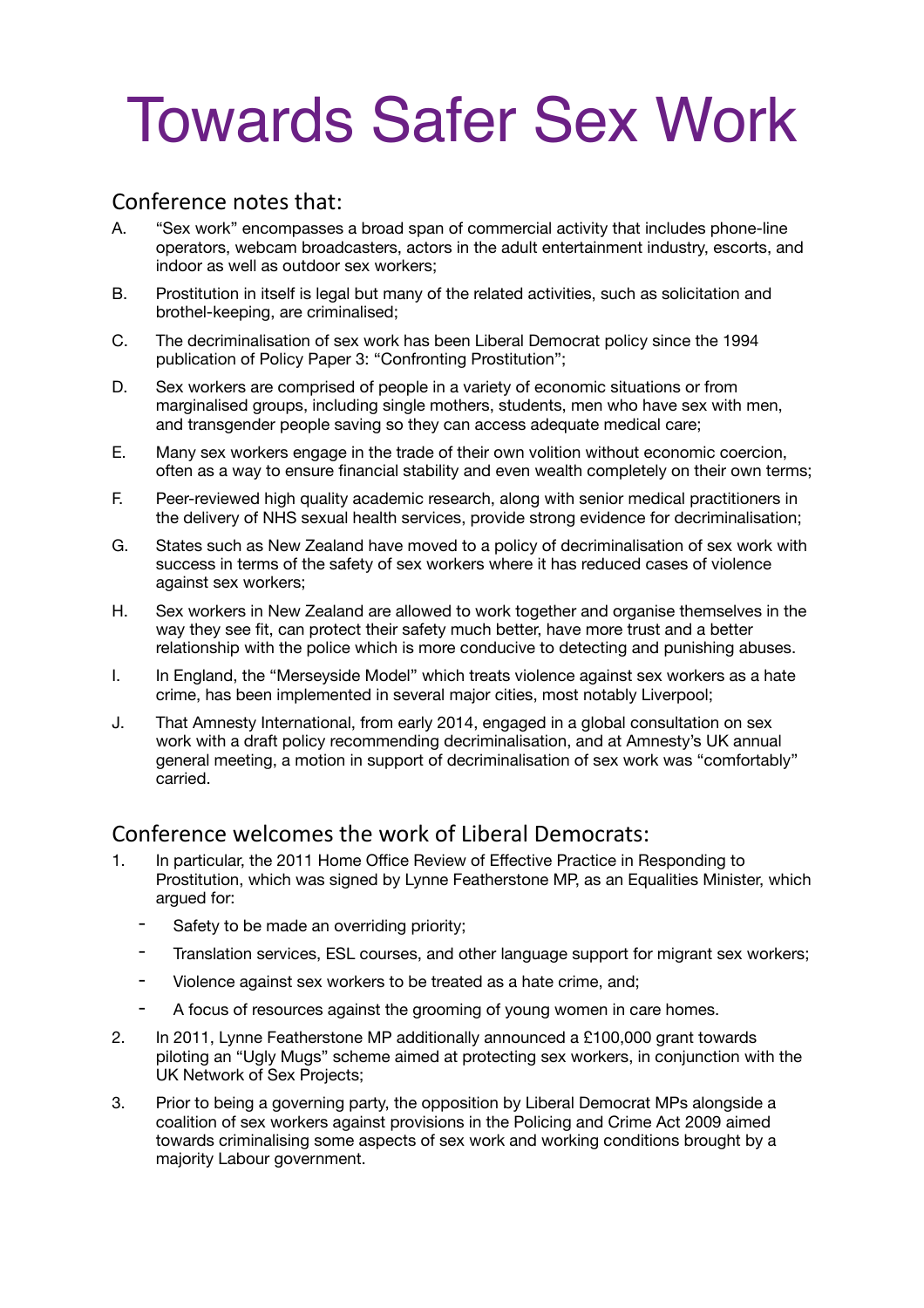#### Conference expresses concern that:

- I. Laws regarding solicitation and loitering force sex workers into isolated areas where they are at more danger of sexual and physical violence;
- II. Laws prohibiting brothel-keeping prevent sex workers from working out of the same premises to ensure their own safety;
- III. Raids of saunas in Edinburgh and London were orchestrated with publicity in mind  $$ including inviting the press to the raids in Soho in December 2013 — rather than for the welfare and privacy of the women in sex work;
- IV. Studies promoting the criminalisation of clients or "demand" often conflate legal migrants of an ethnic minority background with trafficked women in a way that is tantamount to racism;
- V. Approaches which criminalise the purchase of sexual services but not, overtly, the workers themselves — criminalise otherwise law abiding people, and divert criminal justice resources away from serious harms in society, including young people in care homes at risk of grooming, victims of trafficking, and migrant workers in domestic — and sometimes sexual — servitude;
- VI. The enforcement of the above approach in the 'Nordic' approach in Scandinavian countries had no appreciable effect in preventing violence against women or poverty, and has reduced negotiating power that street workers previously had;
- VII. Just as the criminalisation of homosexuality and abortion leads to unsafe practices regarding LGBT and women's healthcare respectively, criminalisation of sex work leads to unsafe sexual health practices;
- VIII. Immigration status, and not the welfare of women suspected of being trafficked, is currently a priority within police forces;
- IX. Sex workers invariably fear state violence and police brutality more than they fear violence from people masquerading as clients, or from members of the public.

# Conference believes:

- A. That laws against rape and sexual violence need to be strongly enforced, especially against people suspected of trafficking others;
- B. That there should be no bar towards consensual sexual activities between any number of adults;
- C. That every person has a right to bodily autonomy, and it is not for the State to decide what a they can or cannot do with their body, including engage in sex work if they so choose to;
- D. That the abolition of sex work is not practically feasible without fully eradicating circumstances related to economic hardship, and cannot be sought through any prohibition on consensual sex work;
- E. That decriminalisation of sex work would help engender better working conditions and sexual health practices among workers;
- F. That decriminalisation would also help foster a positive culture where the importance of informed and enthusiastic consent is paramount;
- G. That it is our responsibility as liberals to ensure that the most disadvantaged people in society are fought for just as hard as the least, and it is key that we should sometimes just amplify their voices instead of offering our own.